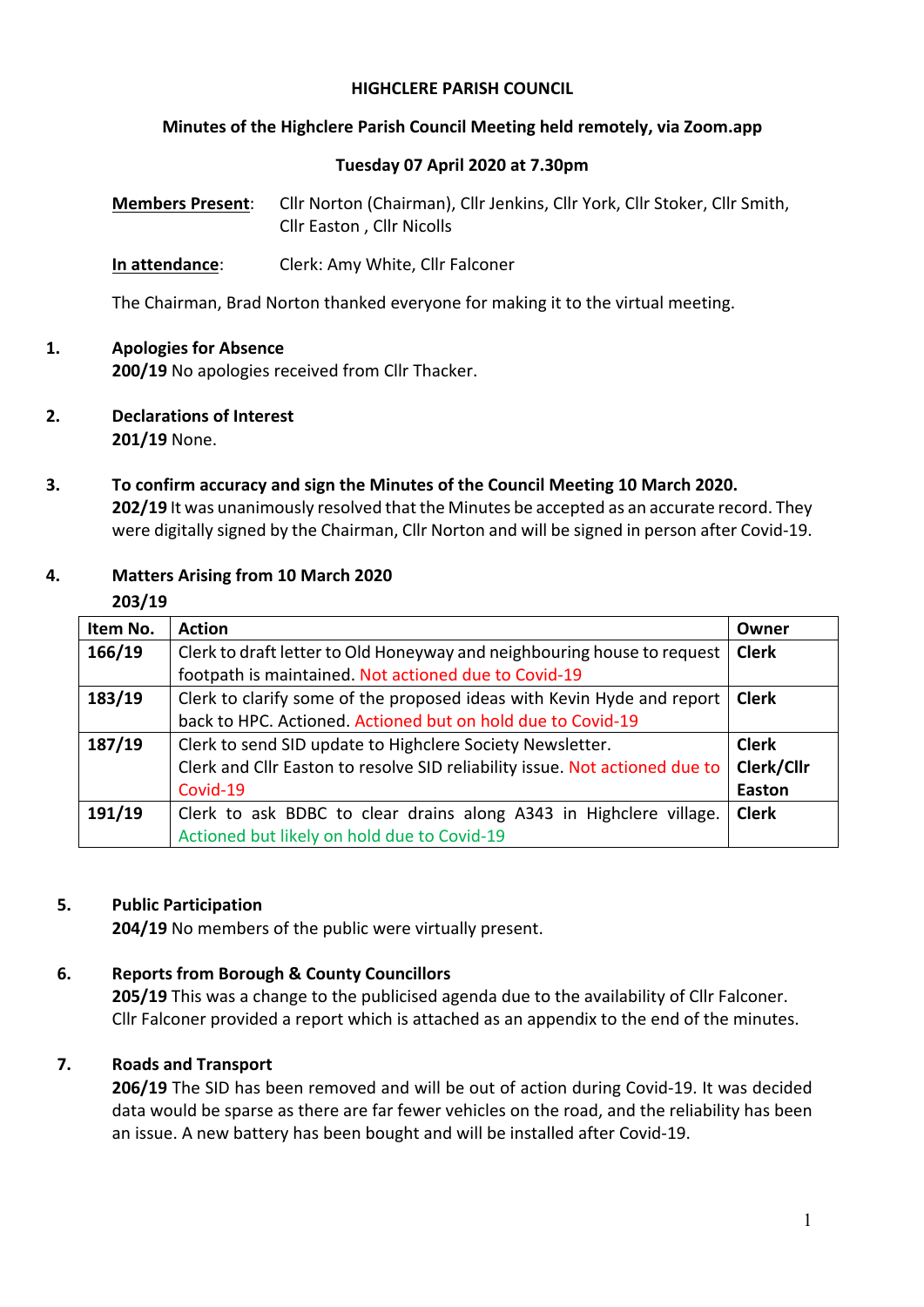**207/19** Cllr Easton has been asked if signage can be placed in Highclere for the Speedwatch team. It was not understood what exactly the signage requirements were, or even if any had already been purchased. It is understood that Speedwatch is suspended due to Covid-19. **Action**: Cllr Easton to clarify Speedwatch signage request from Brian Harling before any decision can be made.

## **8. Environment**

**208/19 Footpaths, stiles and swing gates**- nothing to report. A post will be placed on Facebook reminding all drivers to take into consideration the increased volume of cyclists and walkers on the roads at the moment.

**209/19 Lengthsman**: No update on when the Lengthsman scheme will commence for 20/21. **210/19 Litter**: The Litter Warden is doing intermittent work as and when possible.

### **9. Planning including planning applications**

| <b>Application Ref</b> | <b>Date Received</b> | Location                         | <b>Deadline for Comment</b> |
|------------------------|----------------------|----------------------------------|-----------------------------|
|                        |                      | <b>Glencross &amp; Glencross</b> |                             |
| 20/00794/ROC           | 17/02/20             | Annexe                           | 20/04/20                    |
| No Comment             |                      |                                  |                             |
|                        |                      |                                  |                             |
|                        |                      | Grantham/Crawley House,          |                             |
| 20/00679/RET           | 16/03/20             | Andover Road                     | 07/04/20                    |
|                        |                      |                                  |                             |

Objection:

The reinstatement of the 1.8m closeboard fence contravenes the approved planning application 15/00583/FUL which stated, "existing hedgerow would be retained and reinforced".

The distance the fence is moved back (0.7 metres) is insufficient to provide adequate growth of the hedge to mitigate the noise reflection from a close boarded fence and not encroach upon the footpath. The hedge should be provided and planted according to the recommendations laid down by the Landscape Team.

Tall close boarded fencing is not in keeping with the rural nature of Highclere village as set out in the Village Design Statement and the fence, if it is allowed to be retained as a close boarded fence, should be reduced in height to 1.2 metres to allow retention of the views across to Highclere Park, reduce the noise reflection from the road and match the height of the adjacent property "Fridays" .

# **10. Neighbourhood Plan**

**212/19** NP is suspended due to Covid-19.

# **11. Financial Matters**

### **213/19 Accounts for Payment:**

The Clerk presented the following items for payment:

| <b>Date</b><br>incurred | Expenditure          | <b>Purpose</b>       | <b>Ex VAT</b> | <b>VAT</b> | Total  | Online/   |
|-------------------------|----------------------|----------------------|---------------|------------|--------|-----------|
|                         |                      |                      | £             |            |        | Cheque/DD |
| 08/04/2020              | <b>HMRC PAYE</b>     | Clerk Tax & NI       |               |            | 142.25 | online    |
| 08/04/20                | Litter Warden        | March Fuel Allowance |               |            | 13.95  | online    |
| 27/04/20                | Litter Warden Salary | March Salary         |               |            | 509.02 | online    |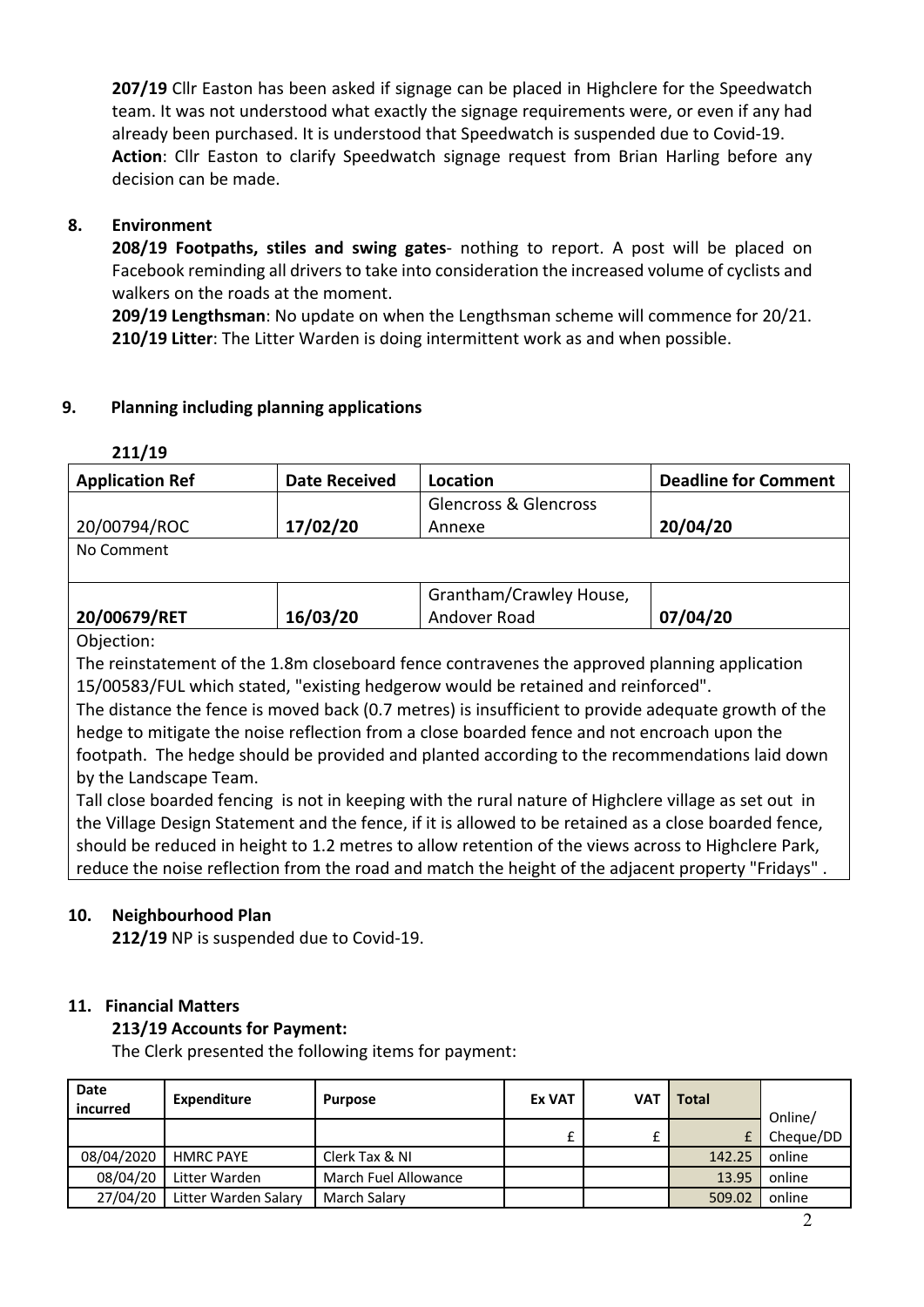|          | 27/04/20 Clerk's Salary | March Salary                   |       |         | 725.51 | online |
|----------|-------------------------|--------------------------------|-------|---------|--------|--------|
| 19/03/20 | Clerk Expenses          | <b>Flowers for Bereavement</b> |       |         | 40.00  | online |
| 03/04/20 | <b>Premier Grounds</b>  | SID placement                  | 90.00 | 18.00   | 108.00 | online |
|          |                         | Flyer printing for Red         |       |         |        |        |
| 23/03/20 | K Liauorish             | House, Highclere               |       |         | 162.50 | online |
| 05/04/20 | Highclere village Hall  | Room Hire Jan-Mar2020          |       |         | 22.50  | online |
|          |                         |                                |       | $T = 1$ | 17227  |        |

**Total: 1723.73**

**Bank statements Community Current Account as at 07/04/20: £2330.98 Business Savings Account as at 07/04/20 - £36051.81**

**214/19** The Clerk presented amended Financial Regulations and Standing Orders to allow payments and council business to be conducted throughout Covid-19 without the need for full council sign off. Accounts for payment will be copied to full council for transparency. Cllr Norton proposed the amended regulations. Cllr York seconded. **Action**: Clerk to add amended regulations to website.

**215/19** The Clerk confirmed the Audit for HPC has been completed as far as possible. Extensions for external Audit completion will likely be to 30 November 2020. It is unclear how internal Audit will be completed.

### **12. Correspondence received**

**216/19** The Council has received an email complaint from a Parishioner about the 2020/21 precept increase. The Chairman has responded.

**217/19 Date of the next Council Meeting:** The Annual Meeting and Parish Meetings are both cancelled. This means Cllrs in their current roles will continue until May 2021; Cllr Norton will remain as Chair and Cllr York will remain as Vice Chair. Meetings will still be held virtually every month; Parishioners can contact the Clerk for details of how to join.

The meeting ended at 8:40 pm.

Signed \_\_\_\_\_\_\_\_\_\_\_\_\_\_\_\_\_\_\_\_\_\_\_\_ Position \_\_\_\_\_\_\_\_\_\_\_\_\_\_\_\_Date \_\_\_\_\_\_\_\_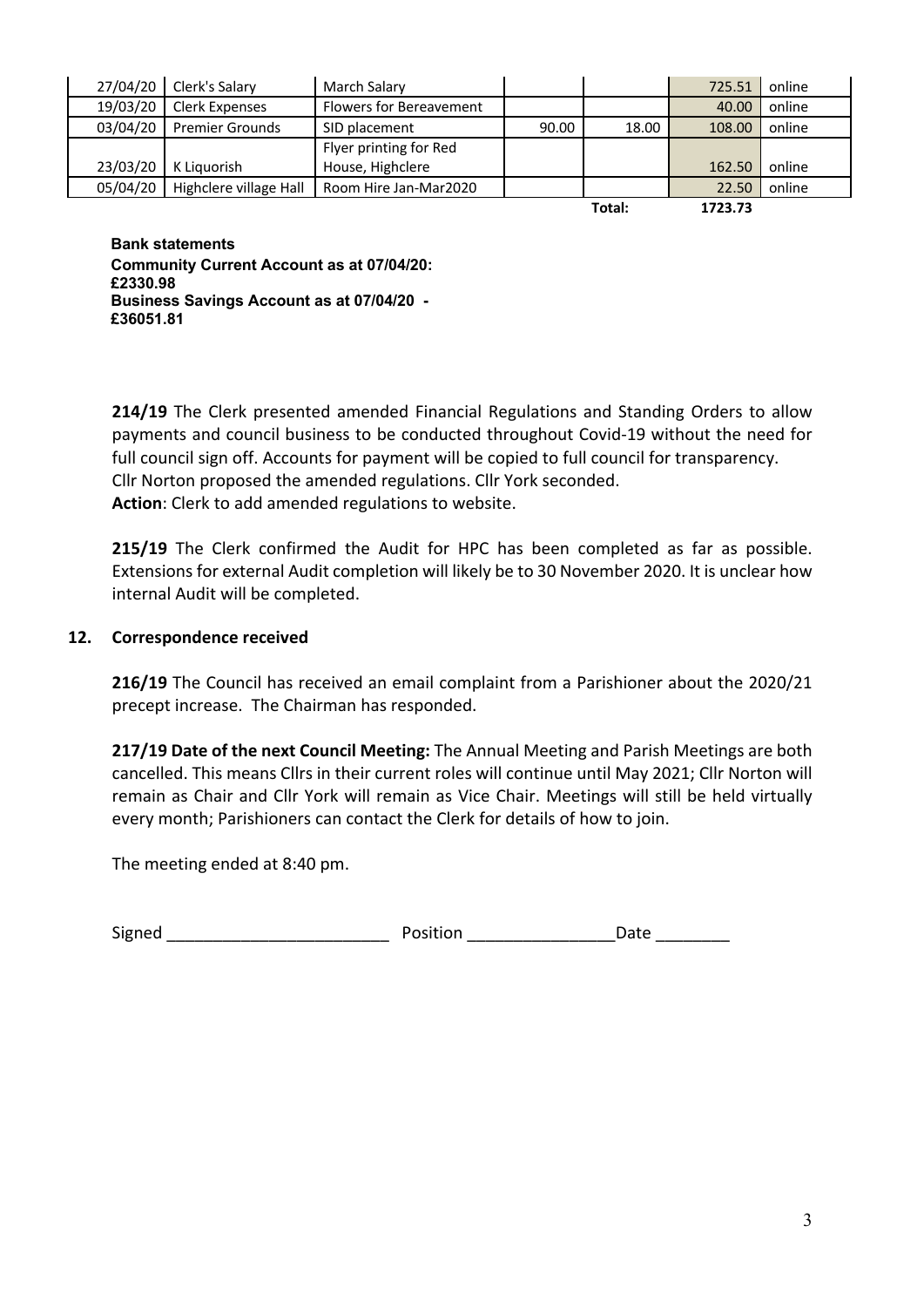#### **Actions from Meeting 07/04/20:**

| Item No. | <b>Action</b>                                                               | Owner              |
|----------|-----------------------------------------------------------------------------|--------------------|
| 166/19   | Clerk to draft letter to Old Honeyway and neighbouring house to request     | <b>Clerk</b>       |
|          | footpath is maintained. Not actioned due to Covid-19                        |                    |
| 183/19   | Clerk to clarify some of the proposed ideas with Kevin Hyde and report      |                    |
|          | back to HPC. Actioned. Actioned but on hold due to Covid-19                 |                    |
| 187/19   | Clerk to send SID update to Highclere Society Newsletter.                   | <b>Clerk</b>       |
|          | Clerk and Cllr Easton to resolve SID reliability issue. Not actioned due to | Clerk/Cllr         |
|          | Covid-19                                                                    | Easton             |
| 207/19   | Cllr Easton to clarify Speedwatch signage request from Brian Harling        | <b>Cllr Easton</b> |
|          | before any decision can be made.                                            |                    |
| 214/19   | Clerk to add amended regulations to website.                                | <b>Clerk</b>       |

### **Appendix: Update from Cllr Falconer**

#### **A) Coronavirus Emergency**

The Highclere and East Woodhay NeighbourCare is doing an excellent job supporting this area and also Ashmansworth.

BDBC is producing a daily update to Parish Councils on the direct and indirect co-ordination/ signposting roles it is carrying out. I think this has settled down as at first there was a flurry of activity and some confusion. HCC is the designated authority for support as it is responsible for Adult Social Care and Child Services. Supporting it are the borough and parish councils and other support organisations.

In particular, the borough is working with Basingstoke Voluntary Assoc to co-ordinate with local community groups including delivery of food and medicines.

The borough is seeking to get funds provided by govt out to businesses as quickly as possible including grants and business rates relief for small businesses from 8th April. On council tax, all customers paying by instalment will be automatically moved to paying by 10 month instalments starting from June. All customers paying by instalment will have their no payment months in April and May 2020 - this is instead of February and March 2021. Working age residents supported through the Council Tax Reduction Scheme will receive up to an additional £150 reduction to their bill.

Grounds maintenance staff will start cutting from today to ensure sight lines are clear at road junctions. Garden waste and recycling collection has been suspended. There are pressures on weekly bin collections not least because of staff sickness and the need for social distancing. Things are being kept under review. Across the council, 362 staff are working from home and 94 remain on site.